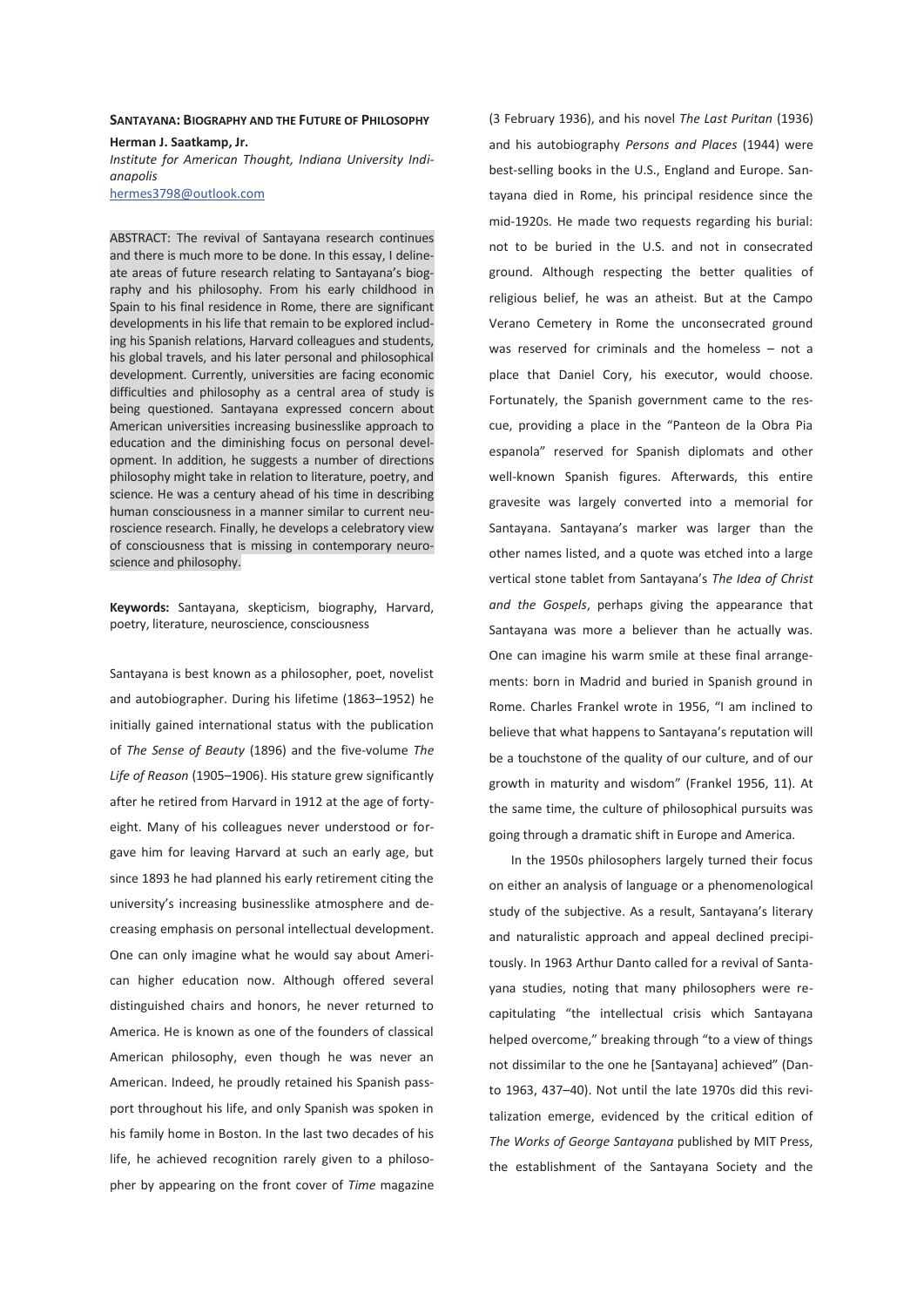publications of *Overheard in Seville: The Bulletin of the Santayana Society*. The first international meeting of the Santayana Society was held in Avila, Spain, 27–30 May 1992. This conference brought together more than one thousand participants from many countries and continents. Because Santayana's works were forbidden to be read under the dictatorship of Francisco Franco, the conference was also a liberation of his thought in his native country. Four additional international conferences followed. Importantly there is a second international journal, *Limbo: Boletín international de estudios sobre Santayana*. This upward spiral of research and investigations into his compositions continue into the twenty-first century.

So, one might suggest that Santayana has regained his place in philosophy. However, rather than resting on laurels, I think there is much more to come and many challenges to meet. Indeed, his principal contributions still may be on the horizon of research in philosophy, biography, literature, and even in modern science. How can this be? In what follows I provide a few suggestions of possible future research regarding Santayana's life and the implications of his philosophical outlook. In all this, one should feel the crosscurrents and undercurrents of philosophical, historical and literary trends as well as the staggering implications of neurological research.

#### **I. Biographical Research**

Santayana's personal development remains open for significant research. John McCormick's *George Santayana: A Biography* remains the only extensive account of Santayana's life. But even with this carefully researched and well-written volume, there are sometimes only outlines of important developments. I will mention only a few.

Most of Santayana's childhood writings and letters have not been found, but one hopes that some of these may yet be discovered either in his Spanish family holdings or hidden away in other collections or repositories.

The missing letters to his father from the age of seven until his father's death in 1893 would contain important aspects of his life as a Spanish child growing up in protestant Boston, attending kindergarten to learn English, studying at the Boston Latin School and at Harvard University, and becoming a faculty member. Apart from these early letters, there are significant materials at Harvard that now include the Sturgis family files, as well as collections at Columbia University, Complutense University of Madrid, Princeton University and many more public and private collections that may be of assistance. The Santayana Edition now headed by Martin Coleman at Indiana University Indianapolis contains the records of the edition, my correspondence and notes, as well many files from the estate of Richard C. Lyon.

Other phases needing attention are Santayana's years as an undergraduate at Harvard when he was a member of over twenty organizations, including what is rarely noted, being elected Pope of the Laodicean Club named for a biblical description of a lukewarm congregation (*Revelations* 3: 14–22). Some may be surprised that being a cartoonist was the springboard for Santayana's professional career. Little has been done to catalogue and explicate the delightful fifty-one cartoons Santayana drew and captioned for *The Lampoon* between 9 February 1883 and 25 June 1886. The cartoons reveal a significant artistic skill and ironic humor. The British weekly *Punch* served as a model for the *Lampoon* staff, and Santayana had even more complex models. His cartoons likely owe much to his childhood in Àvila and reading *La Risa* (*Laughter*) and the *Enciclopedia de estravangancias*. The first volume, dated 1840, survives in the archives of Complutense University of Madrid among his father's (Augustín Ruiz de Santayana) collection. Moreover, Santayana's early sexual adventures remain something of a mystery. In 1929 Daniel Cory refers to a conversation with Santayana about A.E. Housman's poetry and homosexuality. Santayana told Cory that he may have been an unconscious homosexual during his Harvard days (Cory 1929, 40). Some of his close friends were openly homosexual or bisexual. In an unusual and hu-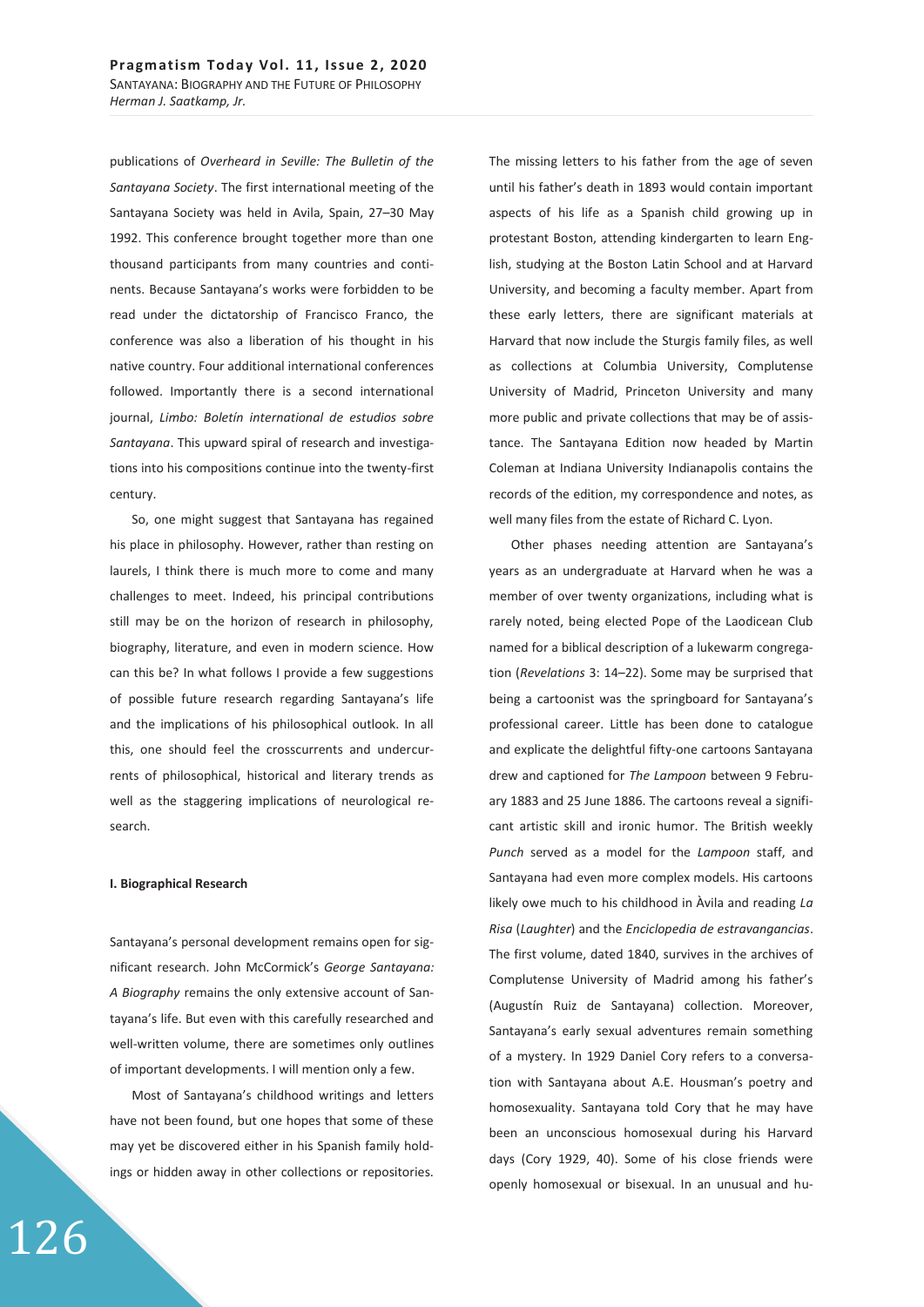morous letter written in 1887 to William Morton Fullerton, perhaps best known for his promiscuity and later as the bi-sexual lover of Edith Wharton, Santayana explores the amorous options open to men: "1. Wet dreams and the fidgets. 2. Mastibation [sic]. 3. Paiderastia. 4. Whoring. 5. Seductions or a mistress. 6. Matrimony." He notes "I don't put a mistress as a separate heading because it really comes under 4, 5, or 6, as the case may be." He concludes "Oh matrimony, truly thou art an inevitable evil!" (Santayana, *Letters, Book One*, 91–3) And there are indications of his pursuit of women including the wife of a midwestern clergyman that is described in his "Notebooks" (Columbia University) and mentioned in his autobiography with her identity not revealed. In addition, little has been done with the meetings he held in his room for students exploring socialism as a political stance and only brief attention has been given to his friendships with many Jewish students who were considered "different" and lived in separate dorms. There is considerable correspondence revealing Santayana's longstanding and complicated relationship with Horace Meyer Kallen who was the first Jew to ever teach at Princeton University in 1903 after studying with Santayana at Harvard. When his contract was not renewed at Princeton for being an avowed unbeliever, Kallen returned to Harvard to complete his doctorate and served as Santayana's graduate assistant. Kallen was a founding member of The New School in New York City and worked closely with Sidney Hook serving on the ACLU's academic freedom committee. Although Santayana and Kallen worked together at Harvard and maintained their friendship long after, their politics and outlook differed, and their correspondence reveals both respect and difference. The bulk of Kallen's papers are in the American Jewish Archives at Hebrew Union College (Kallen Papers 1902–1982). Also, little has been researched regarding Santayana's work with W.E.B. Du Bois and with Mary Whiton Calkins who completed her education at Harvard with William James but was not awarded a degree because she was a female. And, of course, there are the more obvious areas needing exploration that include his

relationships with his colleagues including William James, Josiah Royce, George Palmer, Hugo Munsterberg, to name a few. He was an admirer of Charles Sanders Peirce and was asked by Maurice Firuski to edit Peirce's papers in 1926, but he indicated he was not the appropriate person for doing that, adding that he had met Peirce at one of his 1903 lectures at Harvard and "As a philosopher Peirce<sup>1</sup> has come late to be recognized, but his quality is unmistakably good, far better logically than Wm. James's, and anything speculative from his pen would be welcomed, I think, by the learned public"(Santayana, *Letters, Book Three*, 312). These Harvard relationships would also have important bearings on the influences of Santayana on his colleagues and vice versa. In addition, the marginalia in Santayana's books are quite revealing and provide a clear sense of his different philosophical orientation with his colleagues as well as other significant figures in philosophy and literature. No matter what approach one takes, Santayana's Harvard days were full of activity, social gatherings, intellectual pursuits, and delight in the company of others. This is quite a different picture than the often portrayal of an isolated, monk-like Santayana in his later years.

Another worthwhile area would focus on Santayana's development during WWI while he was stranded in England. This appears to be another turning point in his life, as he briefly abandoned long-term philosophical pursuits that would be published much later such as his notes for *Dominations and Powers* (1951) and the four books of *The Realms of Being* (1927, 1930, 1938, 1940). Instead, he turned to writing *Egotism in German Philosophy* (1916), which some have seen as a partisan effort because of its sharp critique of German philosophy. And he began lecturing on his experiences in America and published *Character and Opinion in the United States: With Reminiscences of William James and Josiah Royce and Academic Life in America* (1920). He had abandoned

-

Letters, Book Three has a misspelling of 'Peirce' as 'Pierce'. Earlier transcriptions have the correct spelling, and It appears the transcription in *Letters, Book Three* may be in error, e.g., see McCormick 90–91. I have used the correct spelling.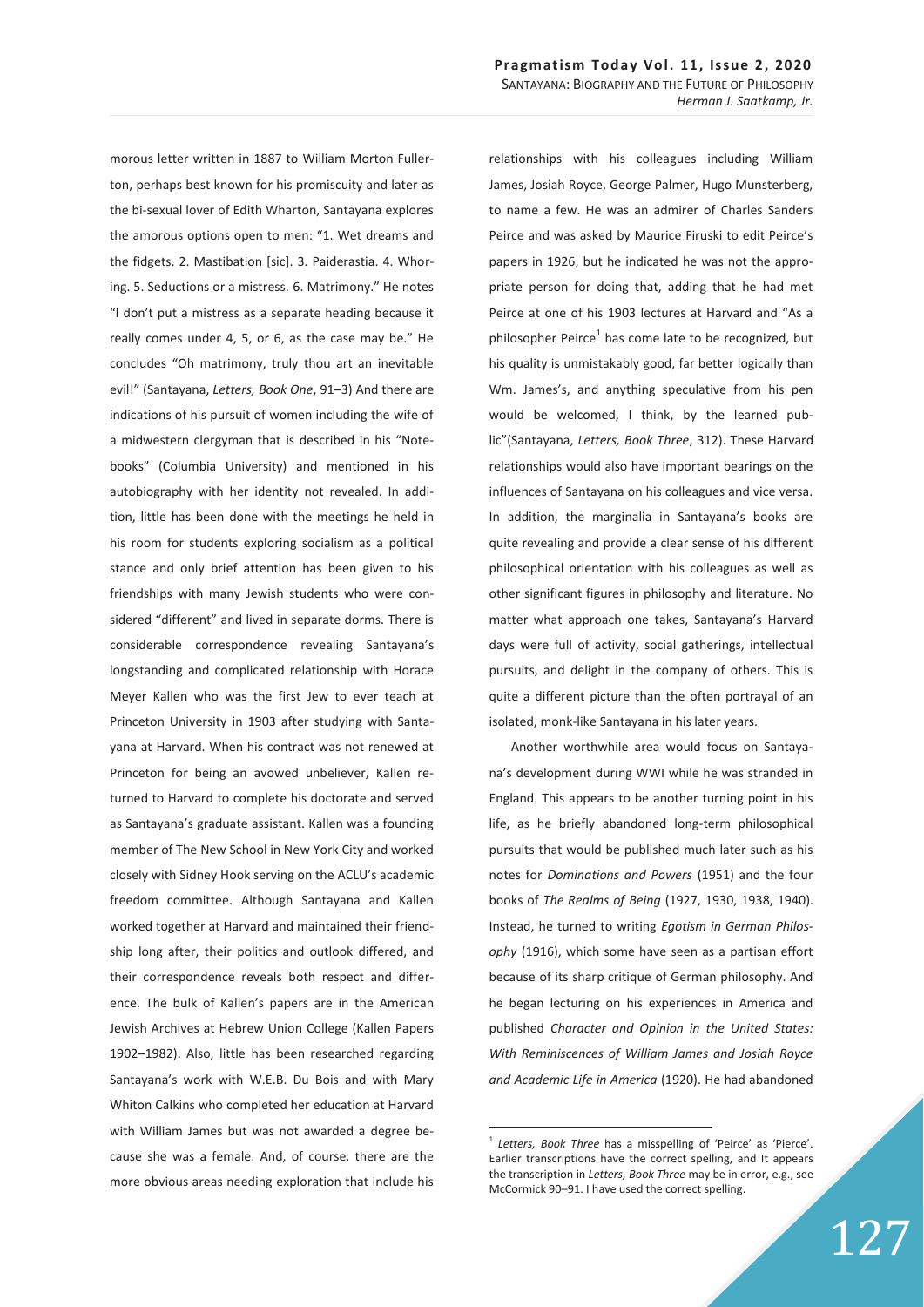poetry in the early 1900s calling himself almost a poet. But during WWI he briefly returned to writing some of his best poetry. One poem, "The Undergraduate Killed in Battle," was included in Edith Wharton's 1915 *The Book of the Homeless* that raised money for American Hostels and the Children of Flanders Rescue Committee. Another, "To a Pacifist Friend" was likely written for Bertrand Russell in 1916 when Russell was removed from his academic position at Trinity College, Cambridge because of his pacifism. During this time Santayana seems to turn to a more partisan approach to politics, supporting English efforts in the war while still in the embryonic stages of a more naturalistic approach to politics, governmental organization, war, and individual freedom and responsibility. And little has been written about his relationships with the Vatican before and during WWII when his manuscripts were typed by a Miss Tindall who also worked at the Vatican, and in 1942 the Vatican helped smuggle the typescript of the first book of *Persons and Places* out of Rome and eventually to Scribner's in New York. Scribner's wanted to publish an account of how they received the typescript through the efforts of the Vatican and several Spanish diplomats, but Hugh S. Cummings, Jr., Assistant Chief of the United States Division of European Affairs, asked that such a statement not be released because of the ongoing war.

These are only hints at what is left to be done in biographical research. Even so, I want to emphasize the delight in investigating and understanding the development of Santayana's life and thought, and I await those who will rise to the task.

#### **II. The Future of Philosophy**

128

Many scholars are worried about the future of philosophy and the humanities in the twenty-first century. Philosophy has been a long-standing aspect of human inquiry and higher education, although it has worn many coats and taken different pathways. But now many universities are facing serious financial issues because of the coronavirus pandemic coupled with dwindling state and national funding. To survive some are emphasizing preparing students for employment and job training while limiting or eliminating core courses in the liberal arts. Faculty in the liberal arts are being furloughed or dismissed, and fragile institutions may not survive. The institutions most vulnerable have small endowments, low or declining student enrollment, and too often a serious lack of long-range planning with significant faculty and staff input. The institutions that are best prepared have substantial endowments and external funding for research and teaching. They will need major investments supporting inclusive and equitable online-learning experiences, a carefully drafted business model with a focus on fundraising while expanding faculty development in online teaching as well as expanding health services.

During Santayana's Harvard years, he experienced an administrative oversight that focused on enrollments, gifts, and recognition, but he never faced the prospect of Harvard not surviving or of philosophy being eliminated from the curriculum. Even so, his encounters with President Eliot are telling. Eliot was energetic and ambitious and wanted to transform Harvard into a great modern university. Early in Santayana's career, he encountered Eliot in the Harvard Yard. Upon meeting, Eliot asked Santayana how his classes were going. Santayana began to detail how his students were completing work on Plato and advancing to Aristotle, and specifics about the intellectual growth of his students. Eliot interrupted, "No, no, Santayana, what I mean by my enquiry is, how many students have enrolled for you lectures?" (Santayana, *Character and Opinion*, 186). In *Persons and Places* Santayana writes that President Eliot "once said to me that we should teach *the facts*, not merely convey *ideas*." Santayana describes the President as an antihumanist, and that he could have "replied that the only facts in philosophy were historical facts, namely the fact that people had or had had certain ideas. But of course, I only smiled and took note of *his idea*" (392). Santayana's ironic smile is evident. He then continues, "The history of philosophy is the only philosophy that should be taught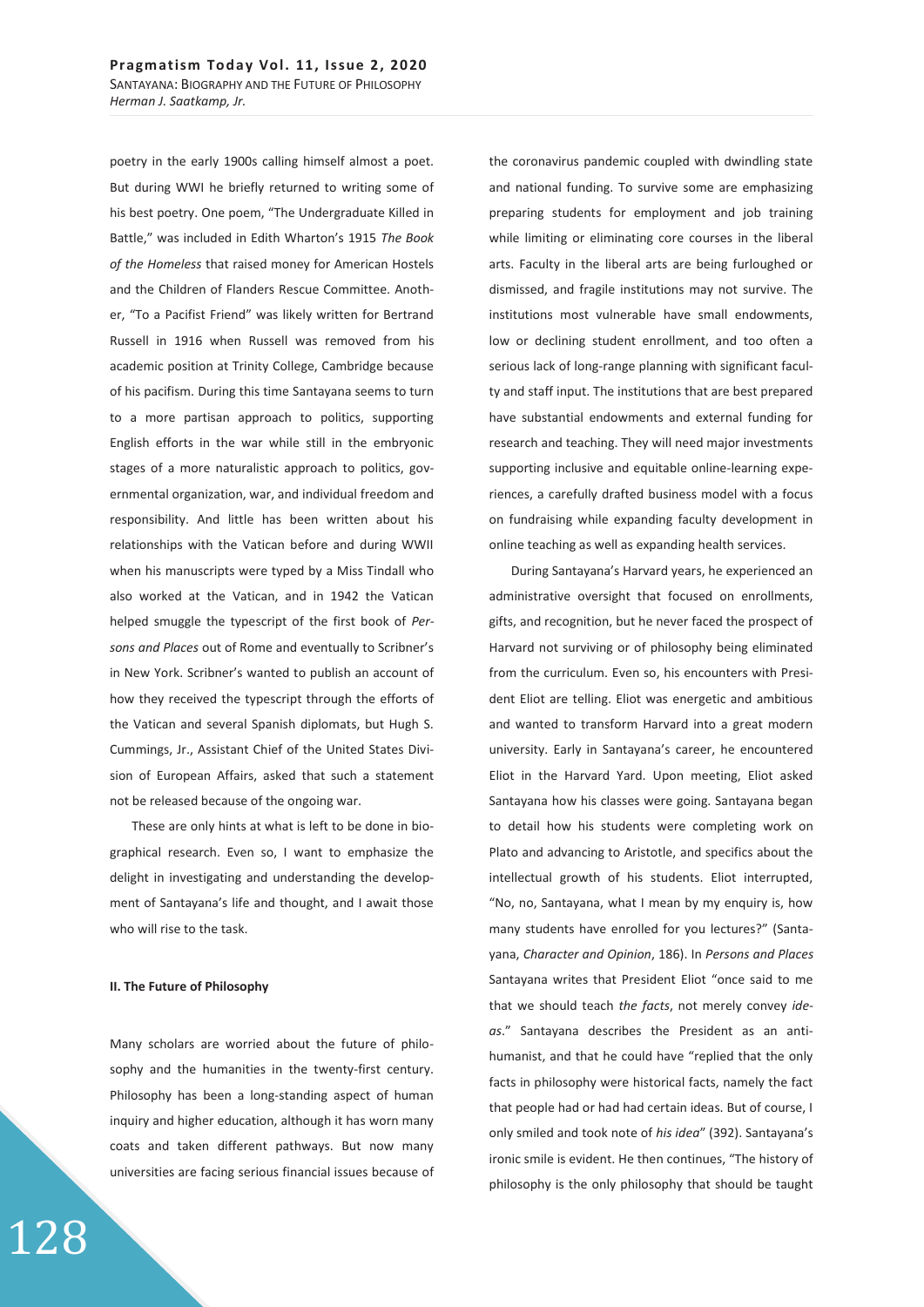in a university. *Systems* of philosophy are taught only by sects or by individuals setting out to be prophets and to found a sect. I now have a system of philosophy, which I hadn't dreamt of then, although the reasons for it lay all in me; but this system is not intended to found a sect and will never do so. It aspires to be only a contribution to the humanities, the expression of a reflective, selective, and free mind" (392–3). Santayana persisted in his belief that philosophy cannot be taught. He saw teaching as an art, "a delightful paternal art, and especially teaching intelligent youngsters, as most American collegians are; but it is an art like acting, where the performance, often rehearsed, must be adapted to an audience hearing it only once… The best that is in him, as Mephistopheles says in *Faust*, he dare not tell them" (Santayana, *Character and Opinion*, 42). Santayana's concerns about the teaching of philosophy are echoed in the present day, but with the new undercurrent of downsizing and even elimination.

Although one cannot say with certainty what Santayana might say about our current circumstances at American universities or even globally, perhaps one can draw from his writings what may apply to our current circumstances and begin to draw some conclusions about the future of philosophy. However, in doing so one should feel Santayana's presence and hear him whisper the last words of his novel: "After life is over and the world has gone up in smoke, what realities might the spirit in us still call its own without illusion save the form of those very illusions which have made up our story?" (Santayana, *The Last Puritan*, 572) With that cautionary note, I suggest a number of possible insights or illusions into the future and longevity of the study of philosophy.

From the pre-Socratics till now, philosophy served many roles and fostered its findings as revealing the foundations of knowledge, of personal experience, and of the underlying realities of the universe. From these beginnings, philosophy has offered advice as to how to live, make decisions, create social environments, as well as highlighting what to avoid and what to foster. Some have taken philosophy more as poetry written in prose,

providing insight without attempting to describe reality. Others have seen it as critical reasoning, training oneself and others to analyze arguments and circumstances to determine a reasonable approach when others seem more bent on unthoughtful responses to difficult situations. Santayana grasped these approaches and did not endorse them although he seems at times to have tilted in various directions.

Perhaps the future of philosophy is to be understood as another form of literature or poetry. In the *Epilogue* to his novel, Santayana continues his fiction with an imaginary meeting with Mario Van de Weyer who asked him to document the life of Oliver Alden, the last puritan. There is a discussion as to whether Santayana should publish the book or not. Mario is not pleased with some of the accounts of his adventuresome sexual life, but he agrees that the book should be published, and he adds, "It's all your invention; but perhaps there's a better philosophy in it than in your other books." When Santayana asks why it is better than in his other books, Mario replies, "Because now you're not arguing or proving or criticising anything, but painting a picture. The trouble with you philosophers is that you misunderstand your vocation. You ought to be poets, but you insist on laying down the law for the universe, physical and moral, and are vexed with one another because your inspirations are not identical" (Santayana, *The Last Puritan,* 572).

If we take philosophy more as poetry, then it would be a literary work in which the expression of ideas is given an intensity through distinctive styles and cadence. Certainly, some of the best of philosophical works are captivating and having ventured through the first pages it is difficult to turn back. At the same time, some of the best philosophy is tedious, even boring, and the cadence is ponderous and not intense. As a result, I fear we would lose much of the major literature of philosophy.

Perhaps a better approach would be to revive parts of classical American philosophy that provide advice on how to make decisions and to live well. Undoubtedly, there are traits of Santayana, James, Dewey, Royce, and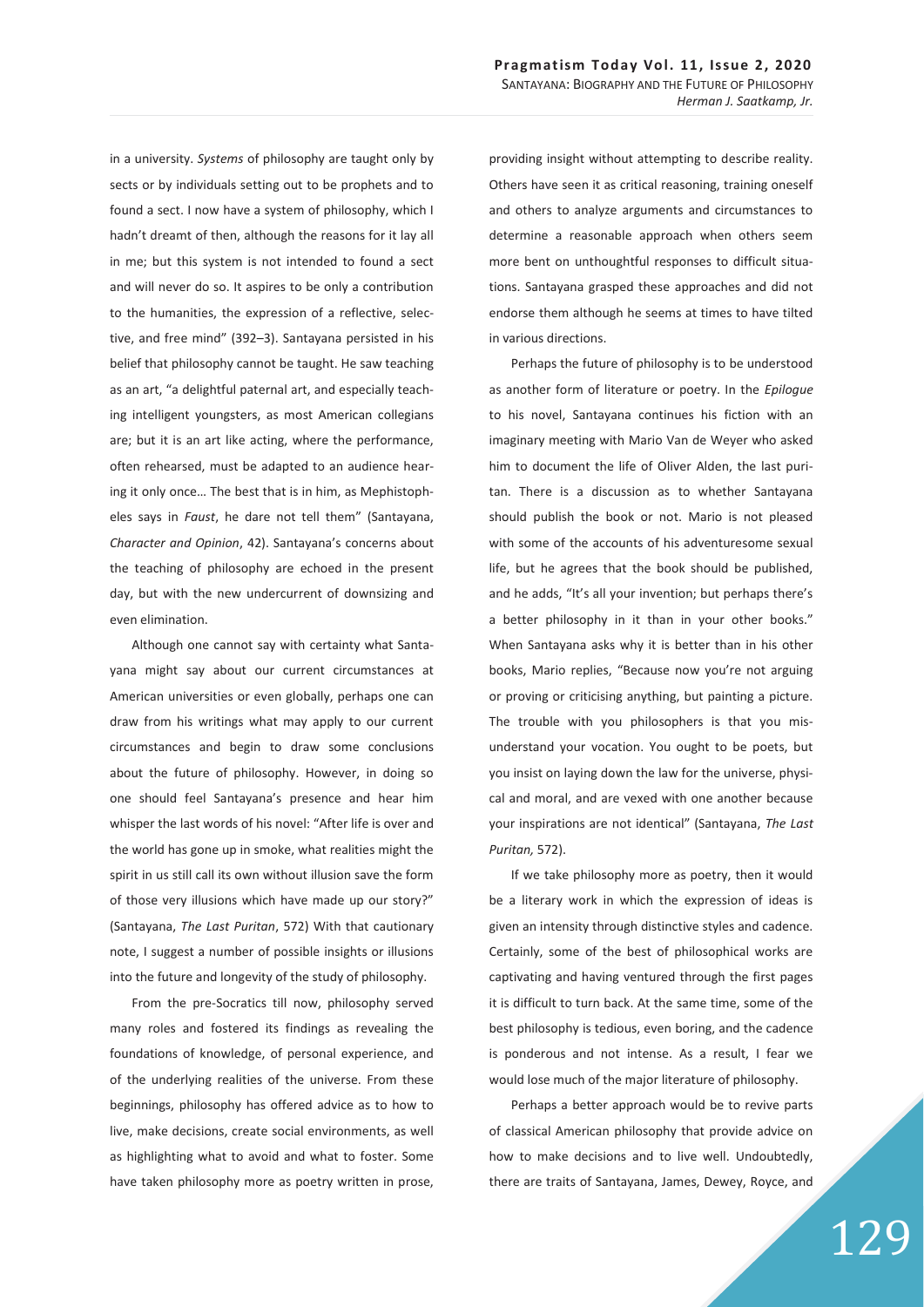even Peirce that move in this direction. And some contemporary philosophers influenced by American thought have moved in this direction. They largely take aspects of human life and social well-being and explore and illuminate their meaning and the consequences of individual actions and social activities. My mentor and friend, John Lachs,<sup>2</sup> is a preeminent Santayana scholar and has taken something like this approach as found in his works such as *Intermediate Man*, *A Community of Individuals* (1981)*, Relevance of Philosophy to Life* (1995), *In Love with* Life (1998), *Stoic Pragmatism* (2012), *Freedom and Limits*  (2014), *Meddling: On the Virtue of Leaving Others Alone* (2014), and *The Cost of Comfort* (2019). These books stretch the boundaries of academic philosophy and make philosophical considerations relevant for contemporary life and for understanding our world. But one may ask whether this is the proper role of philosophical discourse. Santayana thought that one of the perils of American philosophy was its effort to replace religious mentoring with the philosopher taking the place of one's minister, priest, rabbi or imam. So, there are questions about this approach as valuable as it is. The principal question is what standing the philosopher has to provide such analysis, insight and advice. Perhaps it is best to let this approach move forward and to see how well it is accepted beyond the academic world. After all, it is the acceptance of this approach that will assure its longevity. Of course, Santayana would be pleased that such an approach provides distinctive and often singular insights into living well that are shared by many inside and outside the academic world.

There is another approach to advice, that is, advising on what not to do. In *The Last Puritan* Oliver suggests to Mario that he should take a course from Santayana while at Harvard. Mario's reply is telling, indicating that he can see Santayana as much as he wants at tea.<sup>3</sup> And he notes that Santayana will not say, take my course or any other, but that "he will tell you that it doesn't very much matter; because in any system of philosophy you can find something important  $-$  to avoid: and you're much less likely to fall into the snare if you've seen it spread out plainly before your eyes than if you were wandering about unsuspectingly with your nose in the clouds" (Santayana, *The Last Puritan*, 412). Hence, one might conclude that the purpose of philosophy is to help you make wise decisions by knowing what to avoid. And that is not a bad purpose. But there is more.

## **III. Reason and Pragmatism Versus Santayana's Complete Naturalism**

Santayana turned philosophy upside down, a point often missed by readers and scholars, and in doing so he opened the door for coordination between modern neurological science and philosophy – a point that will be discussed later. Historically, much of philosophy has been focused on reason as foundational in living well. Indeed, Santayana's five books of *The Life of Reason* catapulted him into being a leading figure in American and European philosophy. And although this work reveals hints and seeds of his later, fully developed naturalism, some have explicated it merely as another exposition on reason and its importance to living well, and Scribner's had even advertised the volume as a work of pragmatism to enhance sales. Santayana understood that sales were important, but he wanted to make clear that he was not a pragmatist nor a rationalist. He indicated he had a list of emendations and offered to write a new preface to any future editions that would make his stance clear. "Critics, and the sophisticated part of the public, seem to have been misled by these omissions, beginning by the friendly, and I daresay useful, advertisement prepared by yourselves in which my philosophy is called a kind of 'Pragmatism'. Mr. Dickinson also put me in the same

 $\overline{a}$ 

 $\overline{a}$ 

 $2$  One of the tragedies of Santayana scholarship is the loss of John Lachs's manuscript on Santayana's philosophy. While attending a conference in Paris in the late 1960s, Lachs' briefcase was taken from a cab. These were the days before computer use and electronic copies. The single copy of the manuscript was in the briefcase. Lachs partially recovered his efforts in a short volume, *George Santayana*, Twayne Publishers, 1988.

<sup>&</sup>lt;sup>3</sup> Santayana hosted students in his room on the Harvard Yard for teatime and discussion.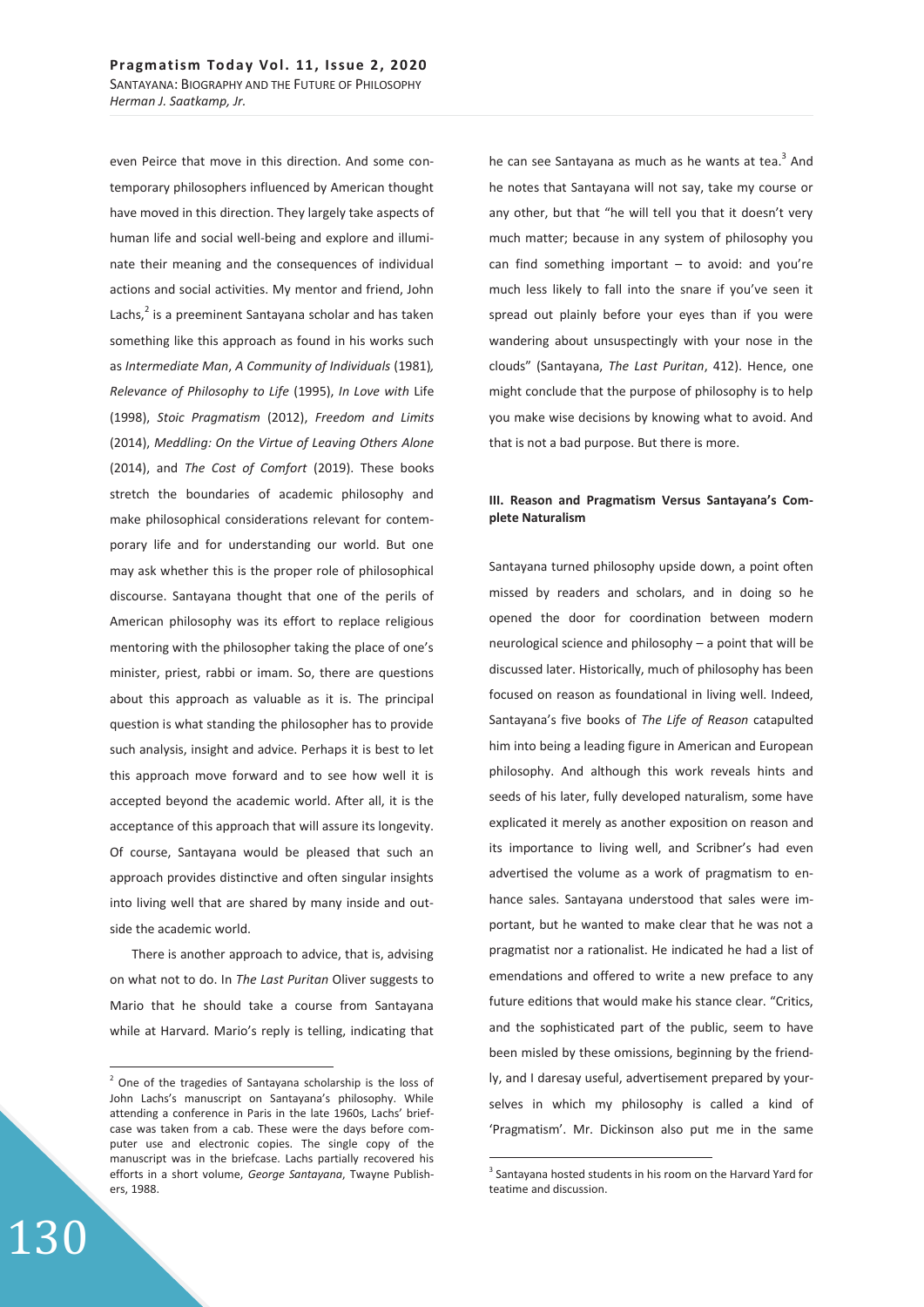class, so that the fault evidently lay in my not stating explicitly enough that this book  $-$  long as it is  $-$  represents, to my mind, but a very casual and human aspect of the universe" (Santayana, *Letters, Book One*, 361–2).

He writes to Sterling P. Lamprecht in 1933, "the whole Life of Reason… was written with an eye to describing experience, not the cosmos. It was inspired partly by Greek ethics and partly by modern psychology and critical philosophy… But you are also right in feeling that I was rather carried away, at that time, by a kind of humanism and like[d] to degrade, or exalt, all things into the human notions of them, and the part they played, as counters, in the game of thought. It was a modern attitude which I hope I have outgrown – 'Schlecht und Modern,' as Goethe says, or Mephistopheles (Santayana, *Letters, Book Five*, 61). Santayana's marginalia in his copy of James's *Pragmatism* (1907) are also important. $4$  Where "truth in science" was in the text, Santayana wrote "orthodoxy." James wrote "I have already insisted on the fact that truth is made largely out of previous truth" (p. 223), and Santayana's marginalia substituted "belief" for "truth" both times. Where James notes the temporary nature of apparently permanent phenomena such as rights, wrongs, prohibitions, penalties, words, forms, idioms, or beliefs, Santayana comments, "The events related in history are not ambiguous because they are not simultaneous: the truth about them neither arises nor disappears with them. It is their form + the fact that they possess or shall possess it." In short, Santayana was not a pragmatist, "Pragmatism seems to involve a confusion between the test and the meaning of truth," he had written in 1905 (Santayana, *Letters, Book One*, 324), and to Horace Kallen he said in no uncertain terms, "I am no pragmatist" (Santayana, *Letters, Book Two*, 263).

 $\overline{a}$ 

Although Santayana is not a member of the pragmatic school of thought, there are elements of pragmatism in his philosophy. He does not believe that pragmatic tests and reasoning necessarily lead to the truth or that pragmatism is an automatic progression towards a better society, but he does hold that the pragmatic method may be one path toward truth but not the only one. His view of truth is a form of correspondence theory holding that the truth or falsity of a belief is determined only by whether it accurately describes (i.e., corresponds with) the world. The material world does have a particular form and that form may change over time. Only a disembodied, non-relational being not bound by any particular circumstance or material relations could compare the forms of the material world with the form a person is conscious of in reasoning or even simply viewing a material object. No such being exists since all existing beings are embodied in a particular material setting. A human being, embodied and located in specific material circumstances, may attempt various tests for the truth of his or her conscious reasoning. A pragmatic approach is one method of testing. The scientific methods (emphasis is on the plural) approach truth in a variety of ways, but their work is never complete as one waits for further collaboration and counter evidence. Hence, Santayana holds a correspondence theory of truth while also believing that pragmatic tests for ascertaining the truth may be legitimate.

If one takes the view that Santayana is a pragmatist or humanistic rationalist, then he would simply be another figure in the early twentieth century who prizes reason and engages in philosophical discourse to highlight the importance of a rational life and pragmatic values. However, that is not Santayana. His naturalism in *Scepticism and Animal Faith* and *The Realms of Being* eliminates consciousness (or spirit) and reason as causes of human or animal action. With a resounding emphasis, reason becomes secondary and non-causal instead of being primary. For Santayana, human consciousness is an aftereffect caused by one's psyche (physical being) interacting with one's material environment. To the surprise of many of his contemporaries and some cur-

<sup>&</sup>lt;sup>4</sup> See McCormick, p. 446. I was contacted by Georgetown University when they purchased Charles Augustus Strong's Villa La Balze at Fiesole, Italy. During WWII the estate had been overrun by Nazi forces and all of the library and papers, including many of Santayana's works, had been thrown into the yard. Thanks to the work of the gardener, they were recovered and placed back into the house. I asked John McCormick to visit the estate before the Santayana material was shipped and placed in the Georgetown University Archives. McCormick catalogued several of the items, and he and I had significant discussions about the marginalia, particularly that found in Santayana's copy of James's *Pragmatism*.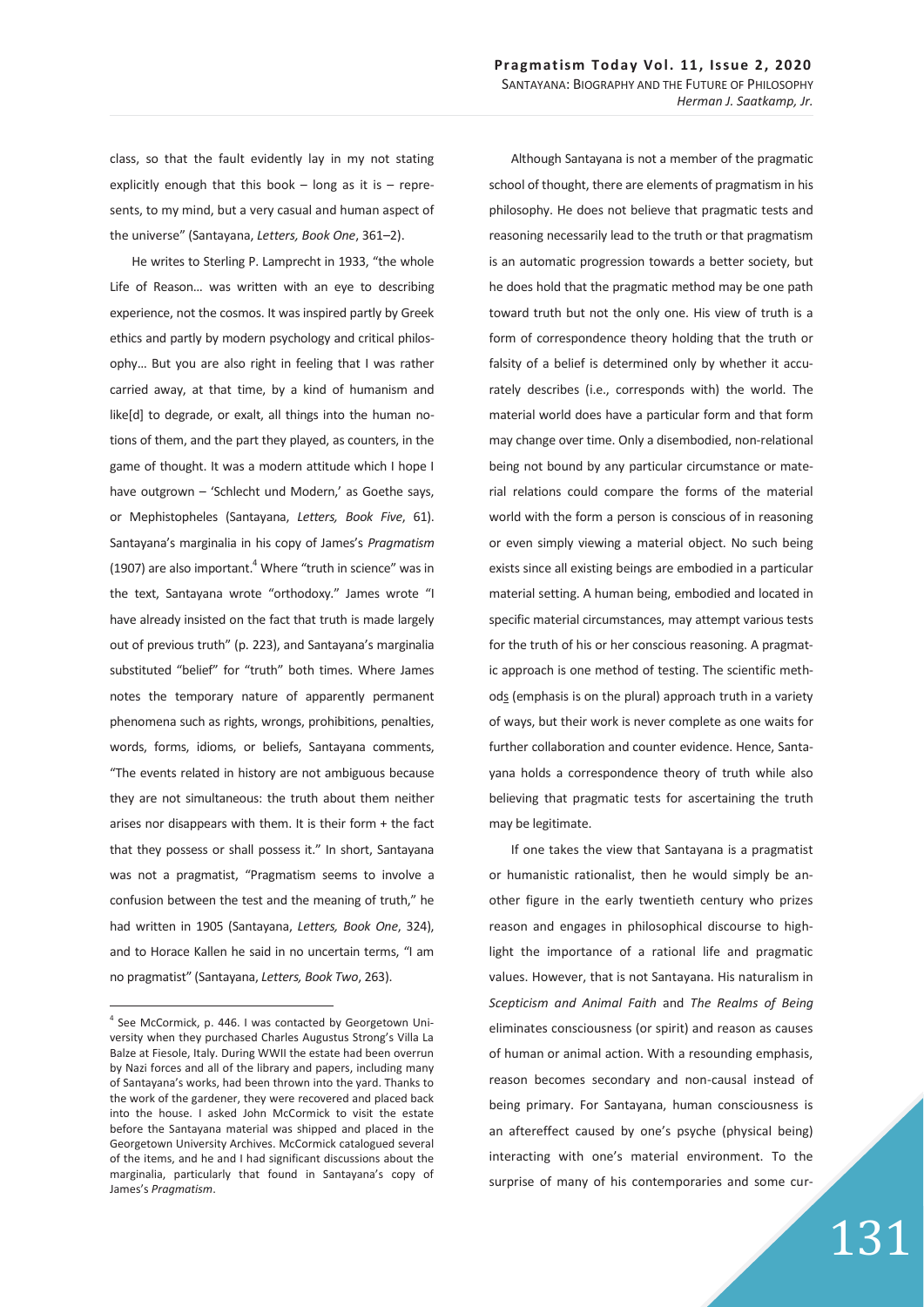rent scholars, he describes consciousness as a byproduct of one's physical being that is without causal efficacy in human action. As a result, philosophy is turned on its head, and reason and consciousness are viewed as secondary effects of material causes within our physical being (our psyche). They are more like the sound of music coming from a symphony orchestra. The musical instruments and musicians are the material causes of the music just as our physical being interacting with the material environment is the cause of consciousness and thought. Music is temporary, transitory, and ends when the instruments are no longer played, and consciousness and reason do the same. They are aftereffects of material causes. Actions are not the result of rational thought. Instead, rational thought is a result and perhaps a reflection of our psyche interacting with the material world.

Some may view this as a form of intellectual metaphysics, but Santayana did not. In *Scepticism and Animal Faith* he makes this clear.

Moreover, my system, save in the mocking literary sense of the word, is not metaphysical. Now in natural philosophy I am a decided materialist – apparently the only one living; and I am well aware that idealists are fond of calling materialism, too, metaphysics, in rather an angry tone, so as to cast discredit upon it by assimilating it to their own systems. But my materialism, for all that, is not metaphysical. I do not profess to know what matter is in itself, and feel no confidence in the divination of those *esprits forts* who, leading a life of vice, thought the universe must be composed of nothing but dice and billiard-balls. I wait for the men of science to tell me what matter is, in so far as they can discover it, and am not at all surprised or troubled at the abstractness and vagueness of their ultimate conceptions: how should our notions of things so remote from the scale and scope of our senses be anything but schematic? But whatever matter may be, I call it matter boldly, as I call my acquaintances Smith and Jones without knowing their secrets: whatever it may be, it must present the aspects and undergo the motions of the gross objects that fill the world: and if belief in the existence of hidden parts and movements in nature be metaphysics, then the kitchen-maid is a metaphysician whenever she peels a potato. (Santayana, *Scepticism*, vii–viii)

By the 1920s, Santayana articulated his complete materialism or naturalism. He often uses the terms interchangeably. And his humor comes through as he notes he is apparently the only "decided materialist" living and compares his view to the kitchen maid. He is not trying to describe the material makeup of the universe, rather he leaves that to science and, as he says, he is willing to wait and see what science discovers. The sciences will describe the causal structures of the world, not philosophy or any intellectual metaphysics. But where does this leave reason as a common thread in philosophical history. Reason and consciousness become aftereffects but not unimportant in human life as I will describe later, they are celebrational and add quality and value to life.

Many scholars, including myself, have described Santayana as an epiphenomenalist, but he was not. In epiphenomenalism, consciousness is an entity generated by our physical being, but Santayana did not characterize consciousness as an entity. For Santayana, the only entities are physical, and awareness or consciousness is not physical and in modern terms is perhaps best understood as a general characteristic of certain neuron interactions in our central nervous system, possibly like the temperature of the body that is not located in any place. In 1913 Santayana writes to Horace Kallen:

Therefore I am no epiphenomenalist, but a naturalist pure and simple, recognizing a material world, not a phenomenon but a substance, and a mental life struck off from it in its operation, like a spark from the flint and steel, having no other substance than that material world, but having a distinct existence of its own (as it is emitted continually out of bodily life as music is emitted from an instrument) and having a very different kind of being, since it is immaterial and moral and cognitive. (Santayana, *Letters*, *Book Two*, 127)

If consciousness is impotent, non-causal, and not an entity of any kind, where does that leave us. One might suggest a stoic approach to life, accepting the truth that our circumstances and actions are caused by determinants beyond our conscious awareness and generated by hidden causes. Although there are clearly stoic aspects in some of Santayana's philosophy, there is much more. He suggests that we should delight in the conscious celebration of life. The spiritual life as he calls it.

132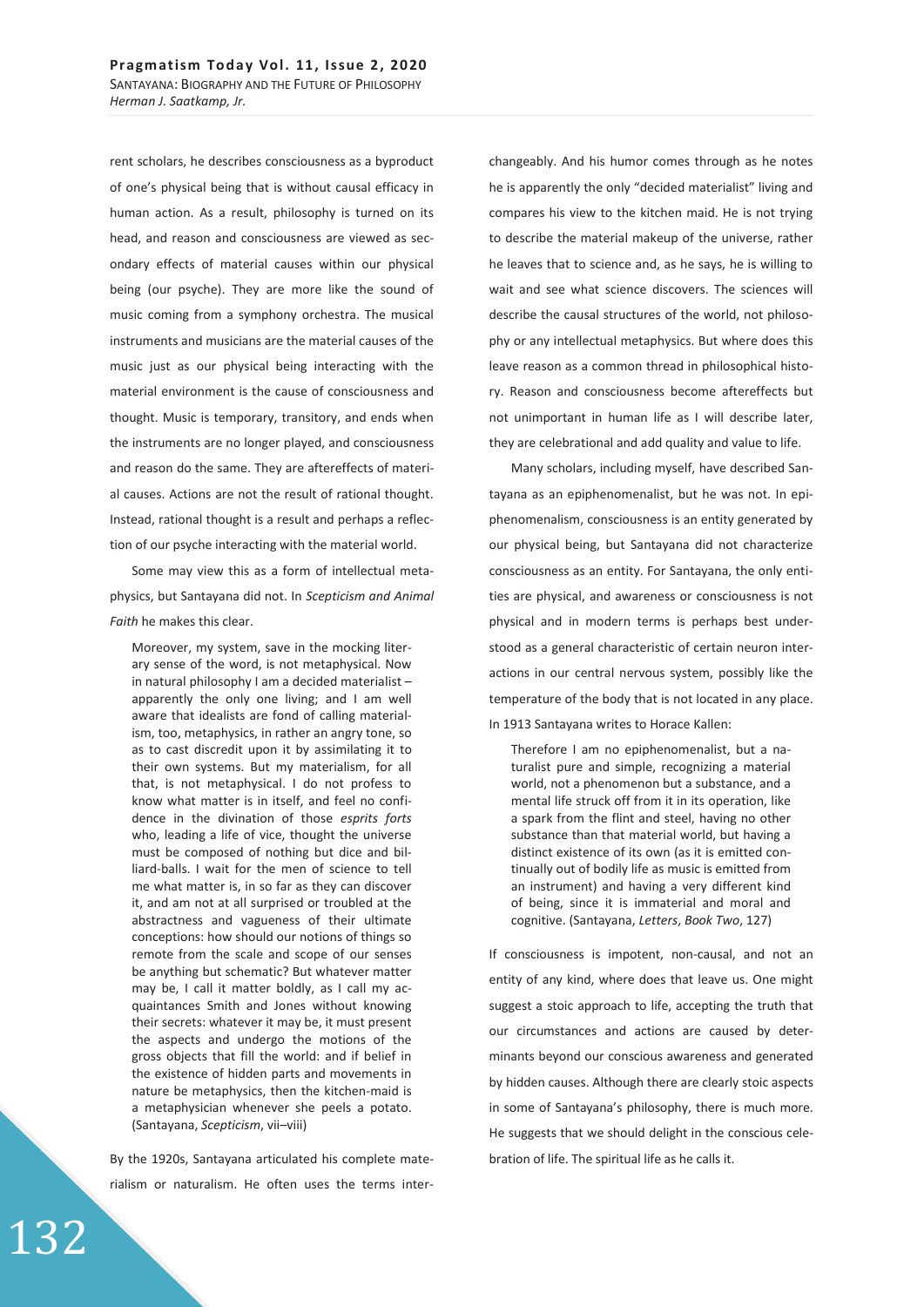### **IV. Celebration of Life, Consciousness, Spirit, Spiritual Life**

Consciousness as an aftereffect of material causes is now being advanced by neurological science. Santayana's insight was far ahead of his time. Stephen Hawking in 2016 (Burton), for example, emphasized this view. He cited neurologist Ben Libet of the University of California, San Francisco, who found that there are brain processes that occur nearly half a second before a person is aware of the decision to act. In other words, there are actionspecific electrical activities in the brain that precede any awareness of a decision being made to act. This seems consistent with Santayana's non-scientific view that consciousness, thought, reason are aftereffects of physical activities that precede them.

What is missing in these neurophysiological explanations is a singularly important element that Santayana highlighted. Conscious life is not only an aftereffect of physical interactions, it is celebrational. Consciousness may be momentary and fragmented, but it is the art and music of the human psyche. It often is momentary as when a fragrance ushers back wonderful memories of times past, or it can be lengthy as when one is totally enveloped in symphonic music. Either way, it is temporary as one must get back to action in order to live, eat, survive and thrive. Instead of being rational agents, we, like all animals, are decision makers and our decisions are revealed in our actions. These fragmented conscious moments, if cultivated, are a delight. For Santayana, developing a life that fosters such moments is the spiritual life, temporary, non-causal, but eternal in the moment of celebration and delight.

Growing older often highlights the celebration of conscious life. As one's roles in business, parenting, universities, government, and social life are reduced, one may become more of an observer than a participant. Then the delight of consciousness may become more obvious than in our youthful active life. Waking up and looking out across a valley to hills and mountains may be an image one carries for the day or simply is enthralled

with it at the moment. Watching one's grandchildren mature while a flood of memories of one's own children color this very experience and make it more delightful. Cultivating this festive consciousness in one's last years gives delight that is not diminished by the decline of one's health or the growing isolation of age. Santayana cultivated his spiritual life from an early age until his death. Something that should be admired as a unique contribution to the spiritual life for all human beings.

## **V. Prospects for Collaborative Efforts between Philosophy and Science**

Clearly Santayana was ahead of his time in a way that many of his contemporaries could not grasp. His view of human action, consciousness, reason and thought were revolutionary while at the same time these views made his thought more difficult to accept or build on in the first half of the twentieth century. But now, there are many neurological research efforts that seem to confirm Santayana's perspective as well as raise questions about Santayana's account of consciousness. And here one may begin to see the prospects for philosophers and scientists to coordinate efforts on understanding human consciousness as well as the ethical issues raised by neurological advances. Santayana's views provide some evidence as to how such collaboration might begin.

Consciousness and the objects of consciousness are not entities for Santayana but are "immaterial and moral and cognitive." However, if they are aftereffects of physical causes, that would seem to locate them as happening within the nearly 100 billion neurons that make up the brain. Historically, the mind and thoughts have been considered private and personal. But if thought is a causal effect of electrical impulses within our central nervous system, then perhaps we could locate these effects and even translate them into the thoughts that are occurring. That is, perhaps we can develop technology that will read our thoughts and even change or develop them in some fashion. Obviously, not a simple or easy task and if successful will carry numerous difficult issues regarding how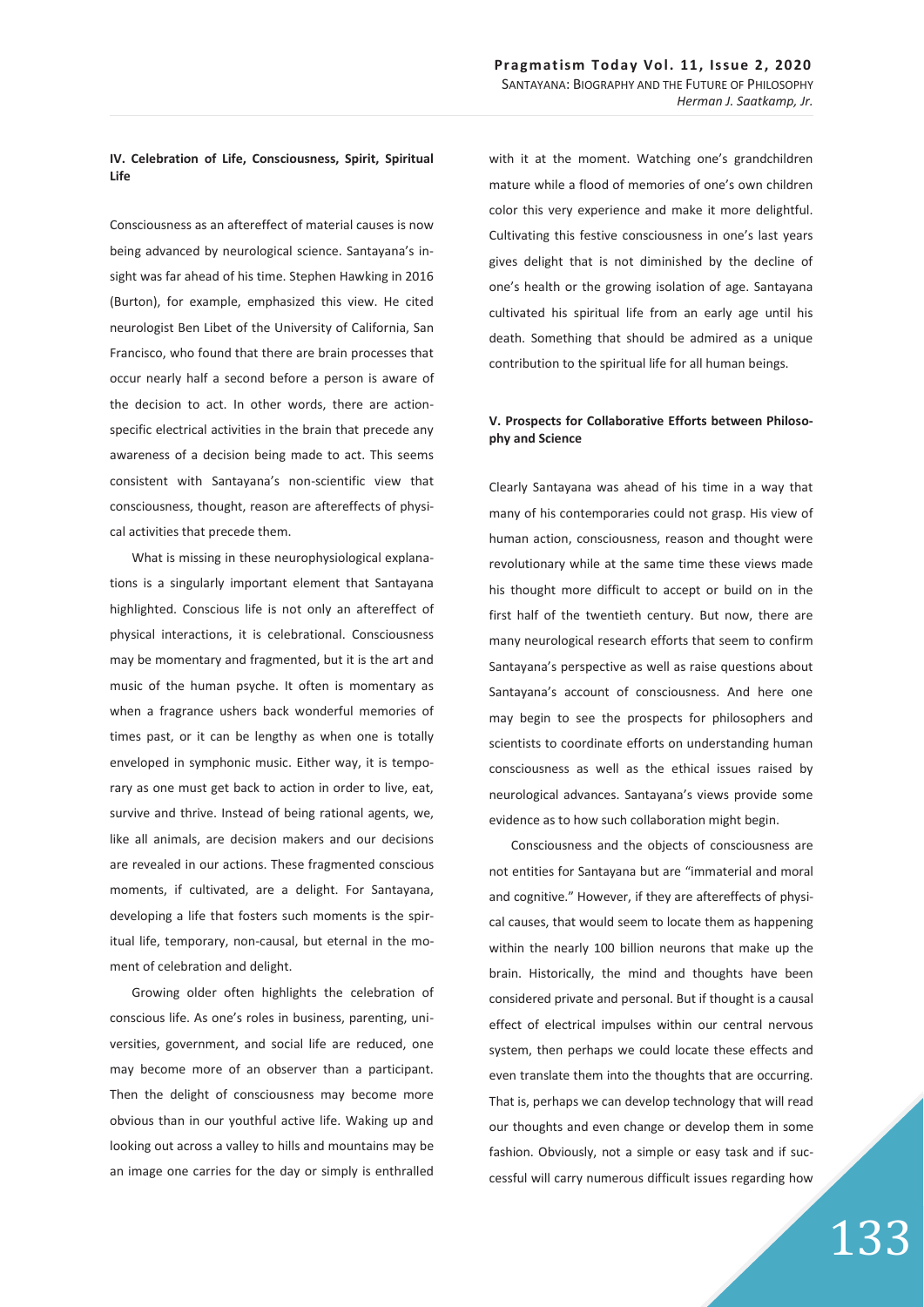we understand human nature, consciousness, reason, and more. The research may be complicated by the brain as living organism that changes over time and perhaps frequently, so much so that would have to recalibrate to decode what a person was thinking, and perhaps this would become more individualistic and problematic. Even so, there are several companies and scientists working on discovering the neuron interaction associated with individual thoughts and human action. If they are successful with mapping the human brain in this way, then the result could be that one may need only to have a brain-reading machine to know what a person is thinking.

Moises Velasquez-Manoff wrote an opinion piece for the *New York Times* in which he cites a few companies and researchers working on brain implants as well as examining the brain without significant physical penetration into our skull (Velasquez-Manoff). The companies he references include Openwater, Synchron, Neuralink, BrainGate, Neurable, Facebook Reality Labs and several university researchers. Some of the research has significant practical bearing, for example, the abilities of amputees to move artificial limbs by connecting their brain neurons to electrical impulses that move the limbs when the person wants them to move, or stroke victims with restored connections to their natural limbs that they can move based on their own desire to walk, raise an arm, or pick up a piece of fruit. But suppose one could also determine what a person was seeing or thinking simply by examining parts of the brain. In a limited sense this is already possible and as such raises not only questions about our traditional understanding of the consciousness but also highlights concerns over the public nature of our thoughts and reasons. Velasquez-Manoff highlights the work of Dr. Jack Gallant, a computational neuroscientist at the University of California, Berkeley. For some time, there have been experiments showing us the kind of thing a person may be looking at from the way the brain was functioning, e.g., was the person looking at a human face or a cat. But only recently have Gallant and his colleagues been able to determine the exact image a person was viewing by examining the way the brain was functioning. In brief, Gallant and his colleagues have been successful in identifying the particular image a person is viewing by matching brain activation prompted by moving images. Limiting the focus to a subsection of the visual cortex, there were some failures in translating what the person was seeing. But where they were successful, it was a dramatic achievement: "a machine translating patterns of brain activity into a moving image understandable by other people – a machine that can read the brain" (Gallant 2011, 1641– 1646). The practical implications for such a machine are significant, notably for people with Lou Gehrig's disease, or incapacitated by strokes, or with locked-in syndrome  $(LIS).<sup>5</sup>$  And beyond the practical implications, the impact on our understanding of consciousness, thought and reason are dramatic and, for some, alarming.

Gallant wondered what might follow such discoveries. Could we develop technology that could read the human thoughts and make them open to public scrutiny, even thoughts the person may not be aware of or perhaps we could see and understand people's memories? Speculatively, Gallant called such technology the "Google Cap." Clearly no such technology now exists and it may be sometime before it does, if ever. But brainmachine research is continuing and one may expect significant discoveries that will have a major impacts on our understanding of thought, consciousness and the human mind.

The prospect of interventions or writing to the brain and correcting or enhancing certain aspects of human behavior are appealing to some. For example, based on his work with Parkinson's disease, Casey Halpern successfully intervened in the overeating and obesity patterns in mice (Chow). Perhaps similar interventions will be successful for human impulse control not only dealing with obesity, but alcoholism, aggressiveness, depression, and more. If one generalizes one may ask what if we

-

<sup>&</sup>lt;sup>5</sup> LIS is also known as pseudocoma. The patient is aware but cannot move or communicate due to paralysis of nearly all voluntary muscles in the body except for vertical eye movements and blinking.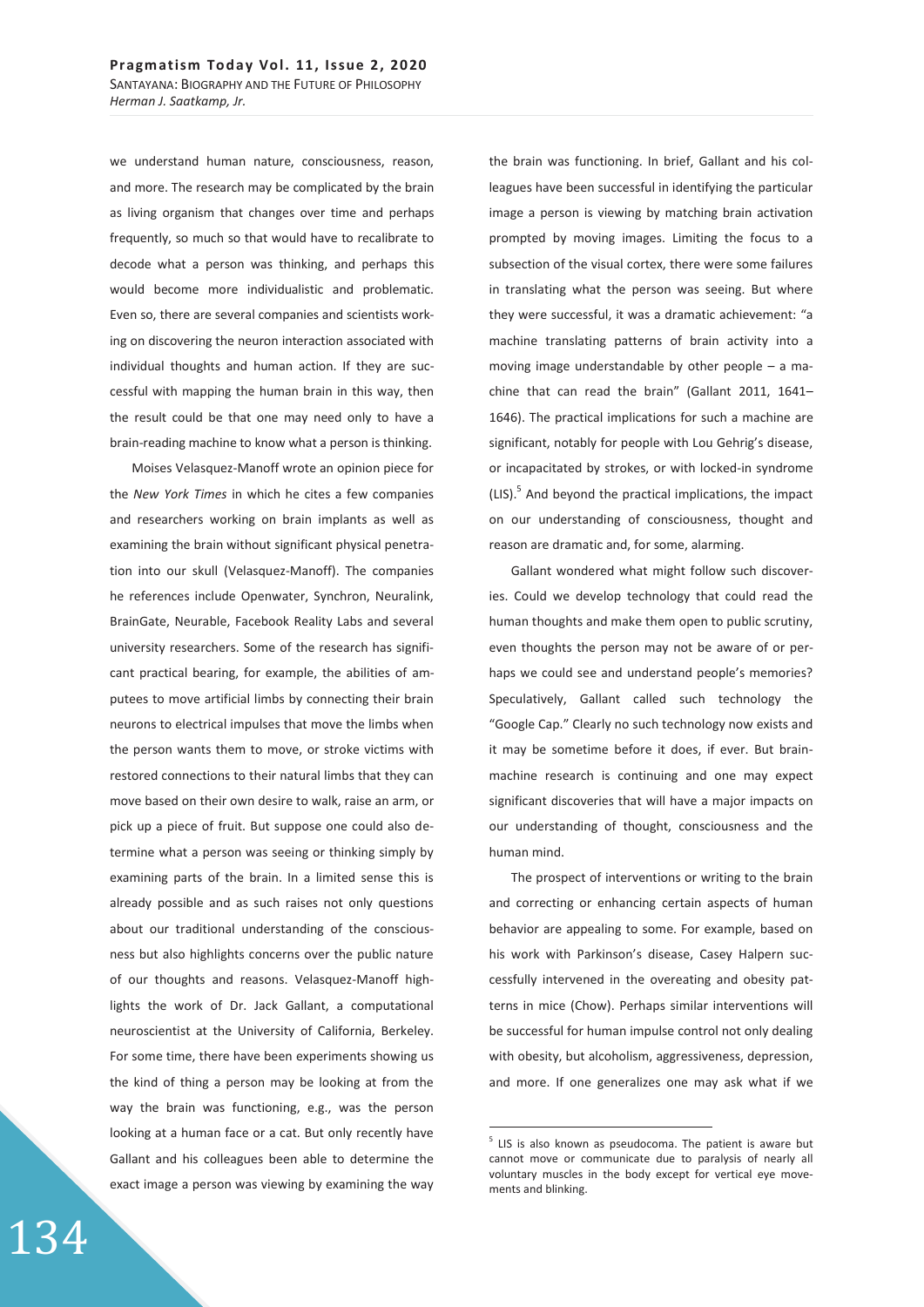were able to enhance our mathematical ability, or the ability to concentrate on reading or listening, or other aspects of human personality. Indeed, we might begin to ask what are the limits of our own personality and the enhanced one. Such advances would also raise the questions of ownership of our thoughts, of our personality, or our impulses. Would there be a need for public rights to what was previously known as the privacy of our thoughts? In a court of law would a prosecutor have the right to incriminate a defendant on the basis of what is discovered in his or her brain?

Such concerns caused Dr. Rafael Yuste, Professor of Biological Sciences and Director of Neurotechnology Center at Columbia University, and twenty-four other signatories to call for "neurorights" as a protection against threats posed by machines that read our brains and our thoughts.<sup>6</sup> Neurorights would protect brain information as medical data and perhaps would also protect one from self-incrimination in a court of law.

In part, these efforts at brain reading and translation into what a person is thinking confirm Santayana's account of consciousness and thought. They are aftereffects of material causes. But this also calls into question whether thoughts are "immaterial and moral and cognitive" as Santayana suggests. If brain activity can be identified and translated into a public account of what a person is thinking, then one may wonder whether it is best to simply identify the thought and the brain activity as one, or should one maintain Santayana's account that the objects of consciousness are not material? Hence, perhaps the beginning of some collaboration between philosophy and science that furthers our understanding of ourselves.

### **Conclusion: A Complete Humanist in a Complete Naturalist**

I have described only some of the prospects for philosophy that are rooted in Santayana's naturalism, and I am

 $\overline{a}$ 

confident others will find more. Indeed, there are many more possibilities in approaches that continue work in epistemology, logic, the history of philosophy, etc., as well as many other areas to explore the relationships between philosophy and the natural sciences as well as the social sciences. Despite all the challenges facing philosophy and academic programs in the liberal arts, I remain hopeful that the captivating as well as the ponderous aspects of philosophy will continue both inside and outside of higher education. Even if we go through a significant nadir in courses being offered and departments and faculty being secure, even if the public recognition of philosophical endeavors experiences a decline, I believe the underlying concerns raised in philosophical studies and debates are essential to human development and growth. Philosophers may have to open new doorways, take new paths, and find more collaboration with scholars in other areas of research.

One may wonder how best to judge any philosophical approach whether existing now or in the future. Santayana suggests there are two principal criteria. First, is the philosopher like Spinoza in being a complete naturalist allowing science to determine the causes of all events including human actions or is she or he superstitious and confused on this subject. And second, "how humane and representative is his sense of the good, and how far, by his disposition or sympathetic intelligence, does he appreciate all the types of excellence toward which life may be directed?... The complete moralist must not only be sound in physics, but must be inwardly inspired by a normal human soul and an adequate human tradition; he must be a complete humanist in a complete naturalist" (Santayana, *Persons and Places*, 235).

Regardless of the direction taken by philosophy in the future, whether it exists inside and/or outside of academia, whether it is another form of literature or a collaboration with neurological sciences or takes on any other form, these two tests remain important criteria for judging the value of philosophical endeavors. And this is another of Santayana's contributions to the work of philosophers.

<sup>&</sup>lt;sup>6</sup> See the following website for more information: https://nri. ntc.columbia.edu/content/our-story-0